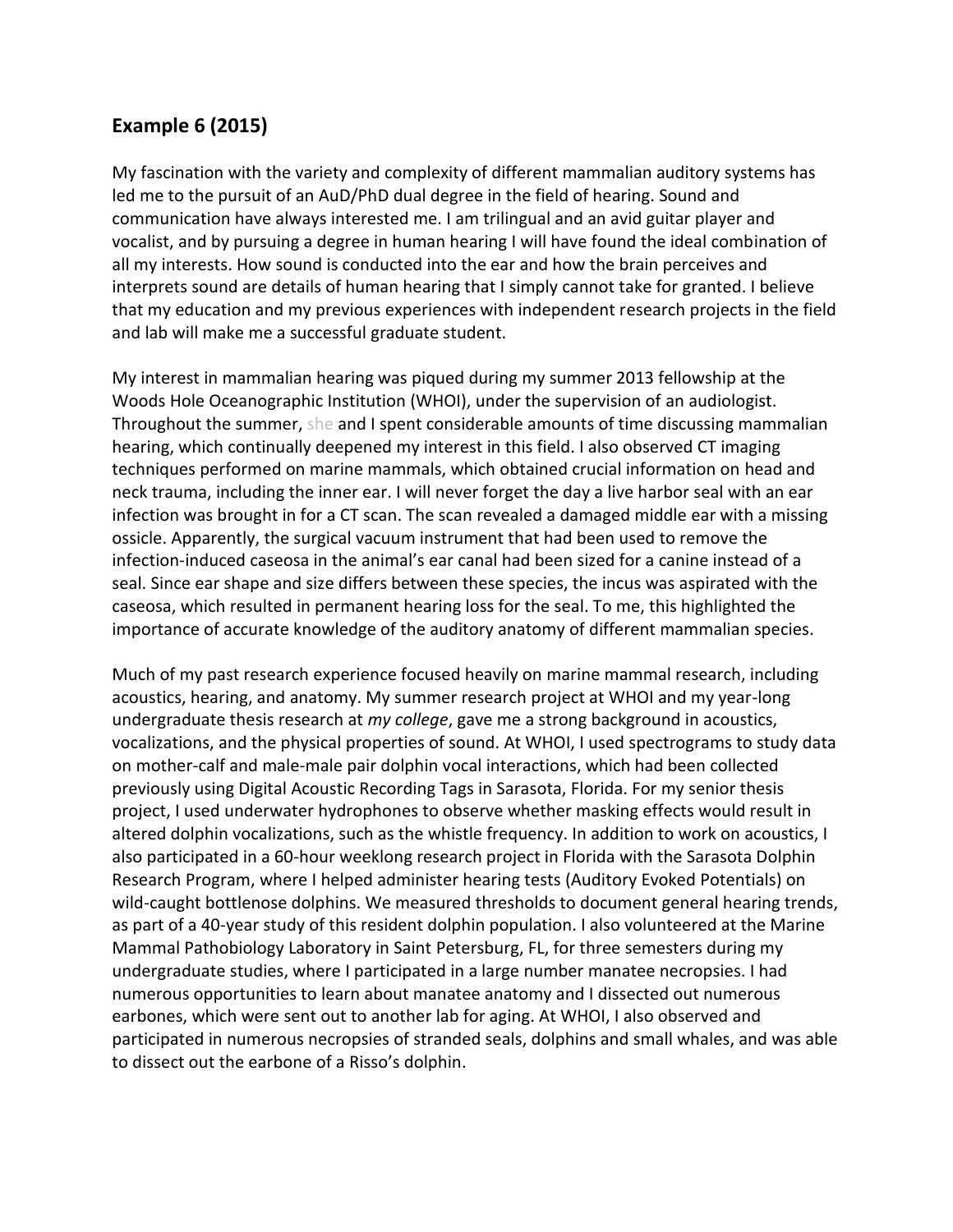The combination of my research experiences involving marine mammal acoustics, hearing and anatomy, lead to my interest in human hearing. Since hearing is such a valuable part of a human life experience and certainly for me personally, clinical work would give me the opportunity to assist the hearing impaired to improve their quality of life. I would also be able to help individuals learn more about their own hearing, by explaining concepts and giving advice on how to minimize daily noise exposure. Working as a tutor and teaching assistant over the past five years has helped me realize how crucial patience and listening skills are, to communicate effectively. Furthermore, research on humans in addition to animal models, allows study results to directly benefit patients. I am therefore committed to obtaining a graduate degree in human hearing research and clinical work.

During my undergraduate studies, I gained experience in experimental design, hypothesis testing, statistics, scientific literature searches, and data analysis using MS Excel. I applied these skills in the lab and field as a research technician at the Center for Limnology, as an intern at WHOI, as a teaching assistant for Biological Oceanography labs at *my college*, and as an undergraduate student working on my thesis research project. I gained scientific writing skills throughout my undergraduate studies at *my college*, for which I received high grades. At WHOI, my research project culminated in a formal research paper and final presentation for the WHOI Biology Department, which were also well received. Both my bioacoustics research project at WHOI and my senior thesis, which culminated in a final manuscript, have allowed me to gain valuable writing, field, and lab research experience, and have helped me prepare for graduate level research.

My goal is to obtain a strong background in the field of hearing, in order to pursue a career in clinical work and research. The Communication Sciences and Disorders department at your university would provide an excellent environment to further my education and training. I am interested in your department because of the opportunity for students to gain a background in clinical work as an AuD student, while simultaneously pursuing hearing research as a PhD student. Furthermore, I am interested in your department's wide variety of courses in which students can explore both clinical and scientific aspects of hearing. During my first year as an AuD student I would also hope to gain research experience in a researcher's lab, with projects concerning binaural hearing and hearing loss. Research on how binaural hearing processes are relevant for listening in noisy environments, and how these processes alter with age, is an intriguing field of study.

By pursuing a dual degree, I hope to collaborate with other audiologists to better understand hearing processes, and to advocate proper treatment and early detection for hearing loss in people of all ages. This fall, I had the opportunity to observe audiologists at the Speech and Hearing Clinic and at the Audiology *Center*. During my observations of children in the Head Start program, children with Down's Syndrome, as well as seniors with hearing loss, I learned the importance of high quality communication skills, use of sign language, patience, technological know-how, and how to limit behavioral cues when testing younger patients. The observations also provided valuable insight into the instrumentation used in clinical work. Pursuing a combined clinical and research degree at your university would allow me to maintain a